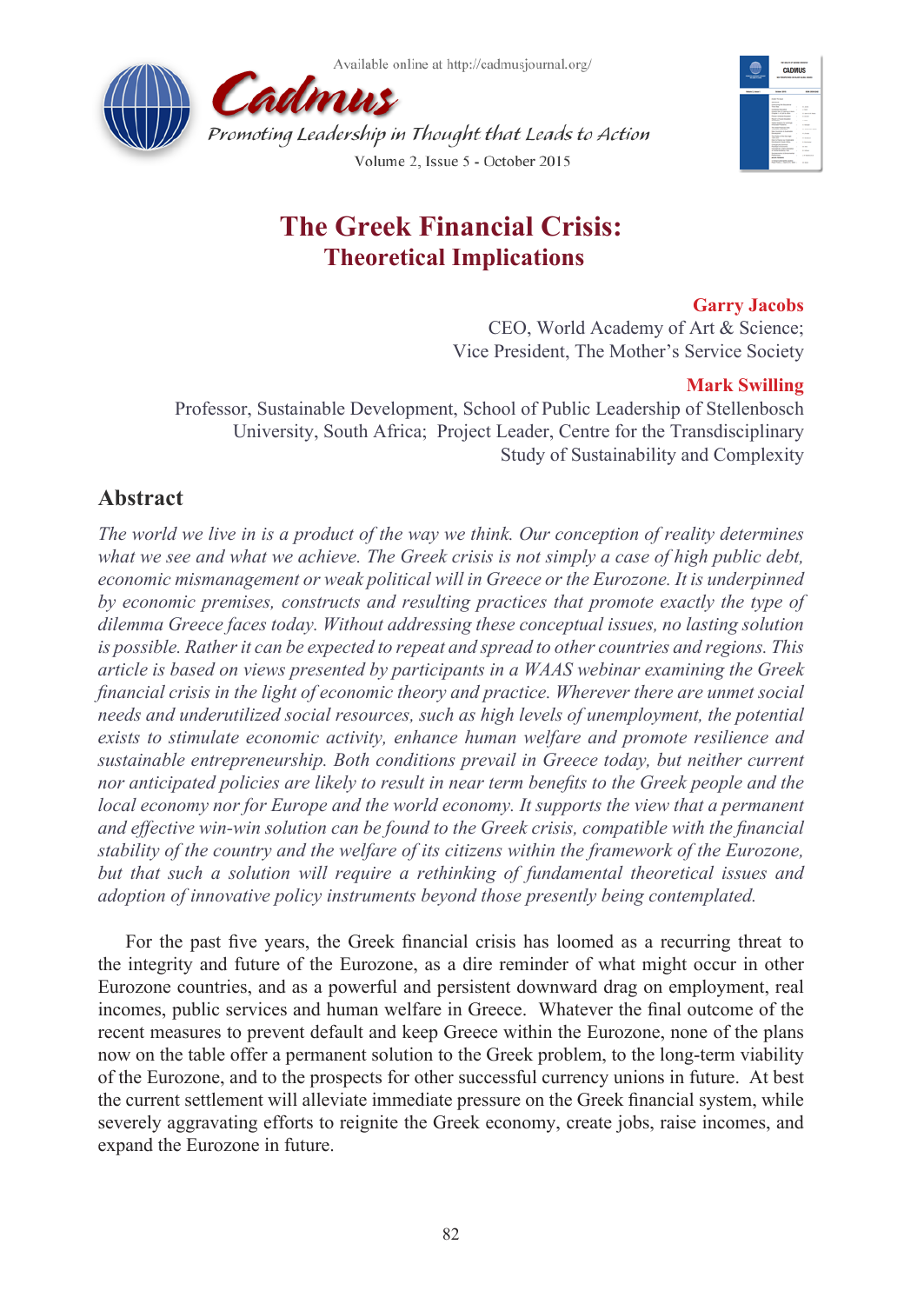A real and permanent solution relevant specifically to Greece and in general to the Eurozone requires a deeper examination of fundamental premises on which the current international economy and European banking system are founded. It must include inquiry into the role and responsibilities of commercial banks, central banks and national governments in promoting both financial stability and human welfare. It must also consider the relationship between the prevailing financial system and the underlying social forces and productive potentials, which alone can ensure a continuous rise in living standards, job growth and economic welfare for people.

The World Academy of Art  $\&$  Science is engaged in an in-depth inquiry into economic theory, institutions and public policies in order to evolve more effective theoretical and practical solutions to the challenges confronted by Greece and other nations. Following the highly successful XII International Economics Colloquium at the University of Florida this May, WAAS and World University Consortium constituted the NET (New Economic Theory) Working Group to engage a wide range of scholars, policy-makers and partner institutions in examination of the fundamental premises on which current economic theory is based, the urgent need for a new theoretical formulation, and identification of core principles and perspectives of NET. The project team presently includes nineteen institutional partners and more than forty individual scholars.

Our research supports the view that a permanent and effective win-win solution can be found to the Greek crisis, compatible with the financial stability of the country and the welfare of its citizens within the framework of the Eurozone, but that such a solution will require a rethinking of fundamental theoretical issues and adoption of innovative policy instruments beyond those presently being contemplated. Fresh thinking and innovative action are urgently required. On September 15, 2015, WAAS conducted a webinar exploring the theoretical and practical implications of the Greek Financial Crisis. The objective of the webinar was to examine the Greek Crisis for insights into fundamental deficiencies in current economic theory, to identify principles on which a more stable, resilient and equitable international financial system can be founded, and to explore potential solutions to the Greek crisis and related problems based on a wider political, economic and social perspective of European and global society in the  $21<sup>st</sup>$  century.

The Greek crisis is not simply a case of high public debt, economic mismanagement or weak political will in Greece or the Eurozone. It is underpinned by economic premises, constructs and resulting practices that promote exactly the type of dilemma Greece faces today. Without addressing these conceptual issues, no lasting solution is possible. Rather they can be expected to repeat and spread. Indeed, many developing countries have experienced similar crises in recent decades after the same economic principles were applied via the IMF/ World Bank structural adjustment programmes. One objective of the webinar was to identify and examine the theoretical premises that impede or obstruct effective solutions to the problem in Greece and similar problems elsewhere and formulate more valid theoretical perspectives.

Wherever there are unmet social needs and underutilized social resources, such as high levels of unemployment, the potential exists to stimulate economic activity, enhance human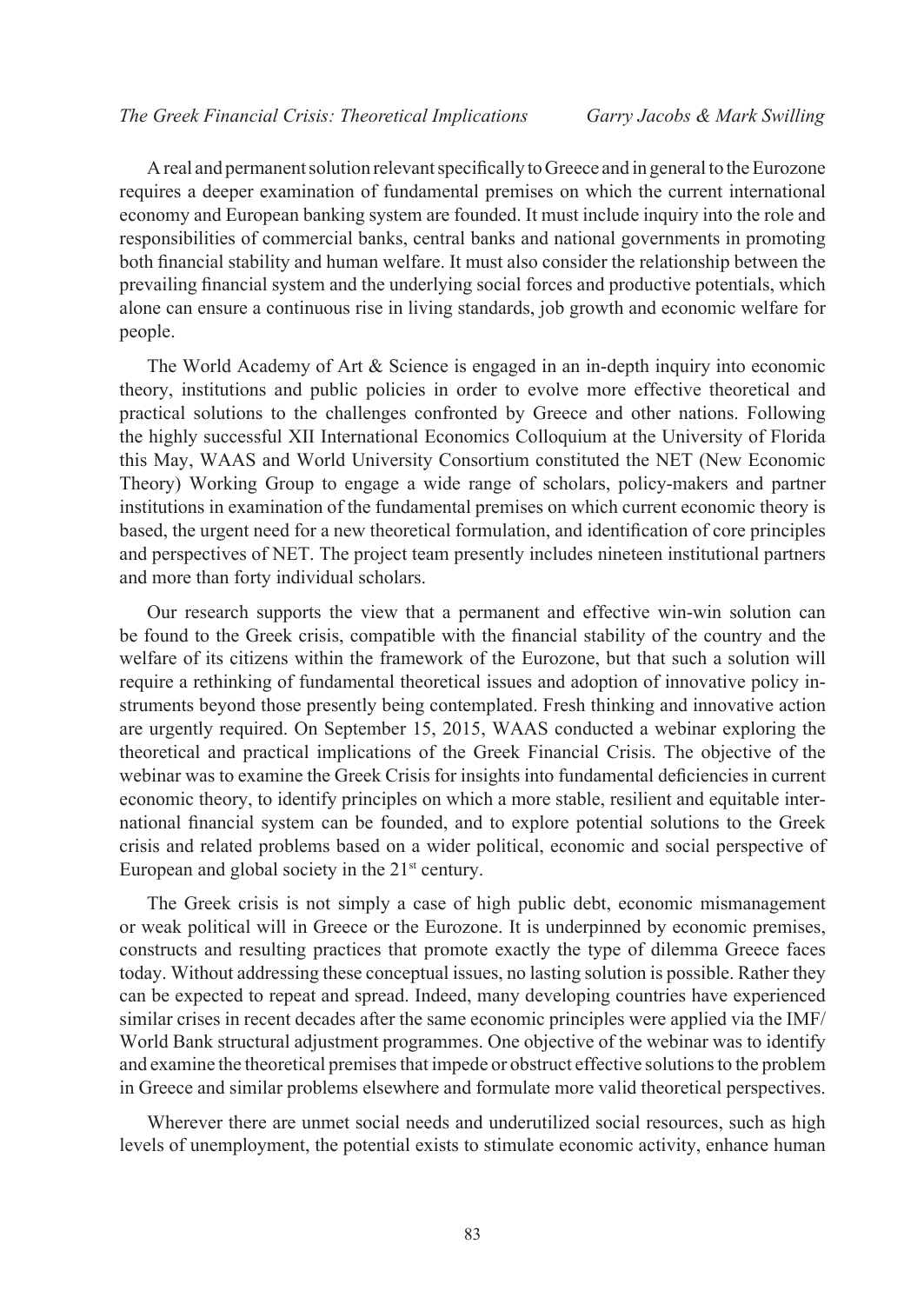welfare and promote resilience and sustainable entrepreneurship. Both conditions prevail in Greece today, but neither current nor anticipated policies are likely to result in near term benefits to the Greek people and the local economy nor for Europe and the world economy. Therefore, the webinar also sought to identify key issues that need to be addressed in order to activate the economy by mobilizing the unemployed and other underutilized social resources to alleviate the downward momentum and hardship imposed on the Greek people.

## **1. An Inquiry into the Greek Crisis**

The keynote address was delivered by Hungarian Economist Zoltan Pogatsa, author of *The Political Economy of the Greek Crisis,* who presented compelling evidence to debunk many of the common misconceptions regarding the real cause of the Greek crisis. His analysis shows that contrary to the view put forth by lenders, the Greeks are not lazy, prone to indebtedness, more corrupt or more heavily dependent on government subsidies than other European countries. On the contrary, the average Greek worked 30% more hours than his German counterpart and household debt in Greece from 2007-2009 was 20% lower than the European average. Greece scored comparably to South Korea, Czech Republic and Slovakia on transparency and significantly better than Poland. Social spending was considerably below the Eurozone average as a percent of GDP prior to 2008.

Pogatsa traces the roots of the debt crisis back three decades to the time when Greece entered the EU. From 1960 to 1980 the Greek economy grew considerably faster than the EU average. According to entry conditions, Greece was compelled to open up its vulnerable economy to European manufacturers and to give up essential tax revenues in exchange for massive subsidies to its small farmers whom it was very difficult to tax. Deceptive accounting practices by earlier governments with the aid of leading international investment banks disguised the debt problem for two decades leading up to 2008. The public debt problem arose not because of excessive wages or high expenditure on the welfare state, but due to the government's incapacity to collect sufficient taxes from a largely agrarian economy. Therefore, austerity programs designed to weaken labor and cut welfare expenses could never hope to solve the problem.

Pogatsa concludes by pointing out inherent weaknesses in the Eurozone, which is not an optimal currency area. Marked differences in economic cycles between its northern and southern members make it impossible to adapt a uniform economic policy suited to the needs of all its members at any given time. The inability of Greece to allow its own currency to depreciate relative to the rest of Europe prevented wages from reaching competitive levels after the 2008 crisis. Its inability to erect tariff barriers to protect its highly vulnerable, but very large small business sector, resulted in a massive hollowing out of domestic industry and increasing dependence on imported goods.

The remedy adopted by the European Bank, IMF and lending banks consisted of massive interest payments to bail out the four biggest banks, without penalty for their reckless lending. At the same time it nearly doubled Greece's debt to GDP level. The demand for new taxes will only further suppress the growth of the Greek economy and severely undermine social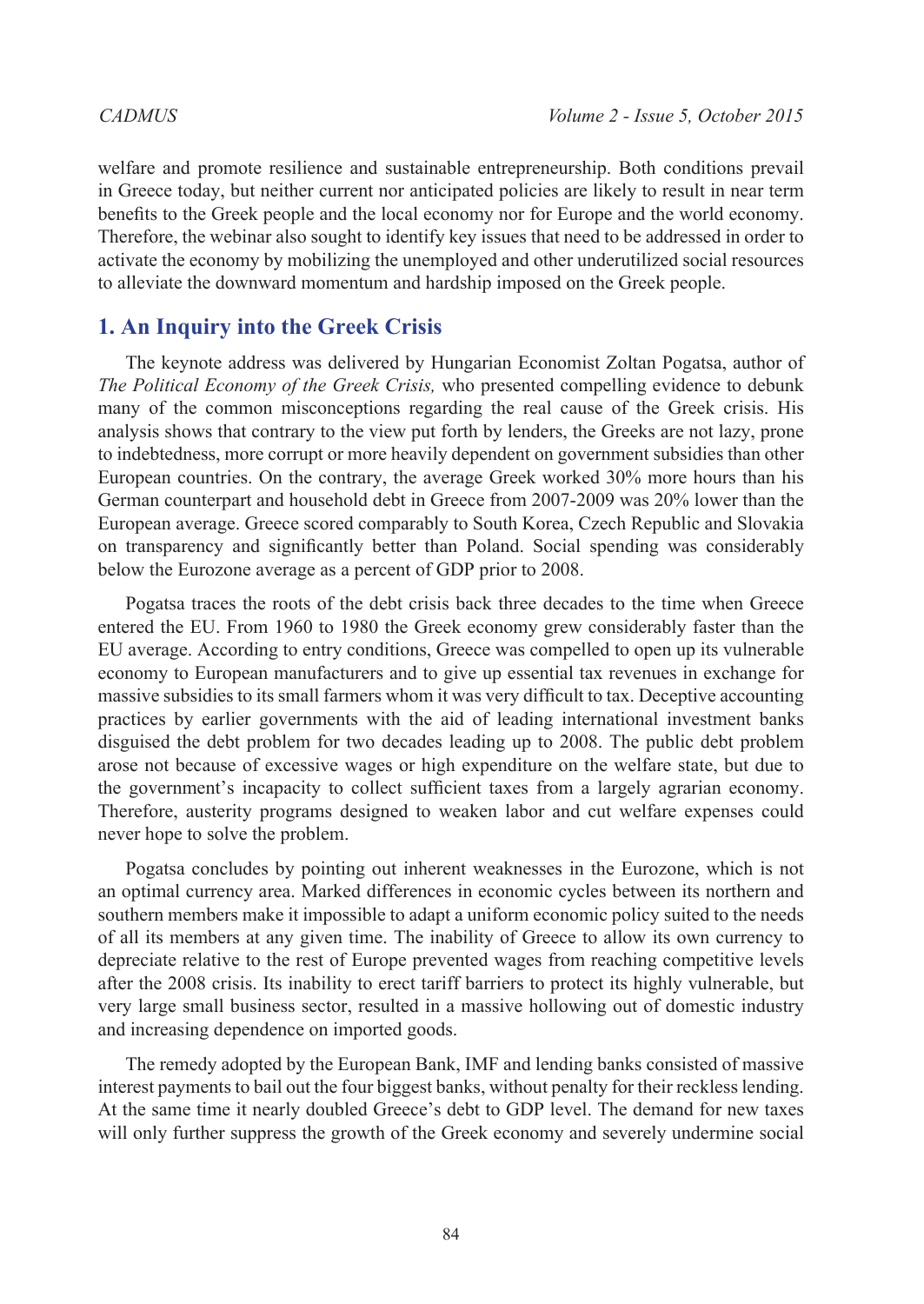welfare. It will further weaken the negotiating position of collective bargaining on wages, which is practiced by 12 EU member states.

Dimitrios Kyriakou, Chief Economist, European Commission's Institute for Prospective Technological Studies, described the Greek crisis as a perfect storm. Greece was lured into the crisis by the promise of rising levels of prosperity through liberalization. Entry into the Eurozone meant sacrificing the exchange rate instrument and monetary policy instrument. From a very low debt level until the mid-1970s, it resulted in rising levels of debt in the 1980s when it reached 68% of GDP. Four years later it crossed 100%.

Recent experience with bubble-driven growth raises serious doubts about the sustainability of ever-higher indebtedness driving decreasing rates of growth. Sluggish growth combined with rising inequality calls into question the role of financial markets as well as the validity of the traditional trade-off between equality and growth. We have reached a point where the two need to move in tandem. The trap which Greece fell into was easy borrowing and cheap credit coupled with a Greenspanesque belief in a brave new Goldilocks economy, where hard landings were a thing of the past, and where, as a consequence, heavy borrowing was condoned, if not outright encouraged. The agreement reached includes tough fiscal measures, along the lines of the previous IMF-inspired loan packages since 2010. However this one includes two potential countervailing elements, which may justify a modicum of optimism, provided they are upheld in practice: a large investment package from EU sources and a debt restructuring deal over the next few months. Finally, it is noteworthy that the negotiations for this new loan package were carried out at the highest political level with the other Eurozone member states within the context of the Euro Group (composed of Eurozone countries finance ministers), and summits of heads of governments. Of course, the IMF, European Central Bank, European Commission, European Stability Mechanism played a key role in implementation issues.

Aldo Martinez, Professor at St. Peter's University and former Vice President of Market Surveillance at the New York Stock Exchange, emphasized that current international efforts seek only to address the symptoms rather than the real source of the problem in Greece. He argued that the Greek economy has lost its national autonomy and has become subject to the dictates of international financial forces. He also concluded that the strong dealings with Greece, which is a very small economy, may be intended as an example to other countries that consider rebelling against the dictates of the unbridled application of prevailing neoliberal economic dogma. Governments and financial institutions should be careful to ensure that the prescribed medication dosage addresses the cause of the illness to restore health without killing the patient in the process.

Hazel Henderson, founder of Ethical Markets, called for a concerted effort to downsize the unbridled financial markets that are skimming off all the rewards of labor productivity into the capital and banking sector. She referred to the implications of the adoption by the UN of the Sustainable Development Goals that call explicitly for a "transformed world". By recognizing the need for what the SDG documents refers to the "people-prosperity-planetpeace-partnership" approach, the SDGs are effectively a rallying call to develop a new economic theory that does not prioritize prosperity over people, planet and peace.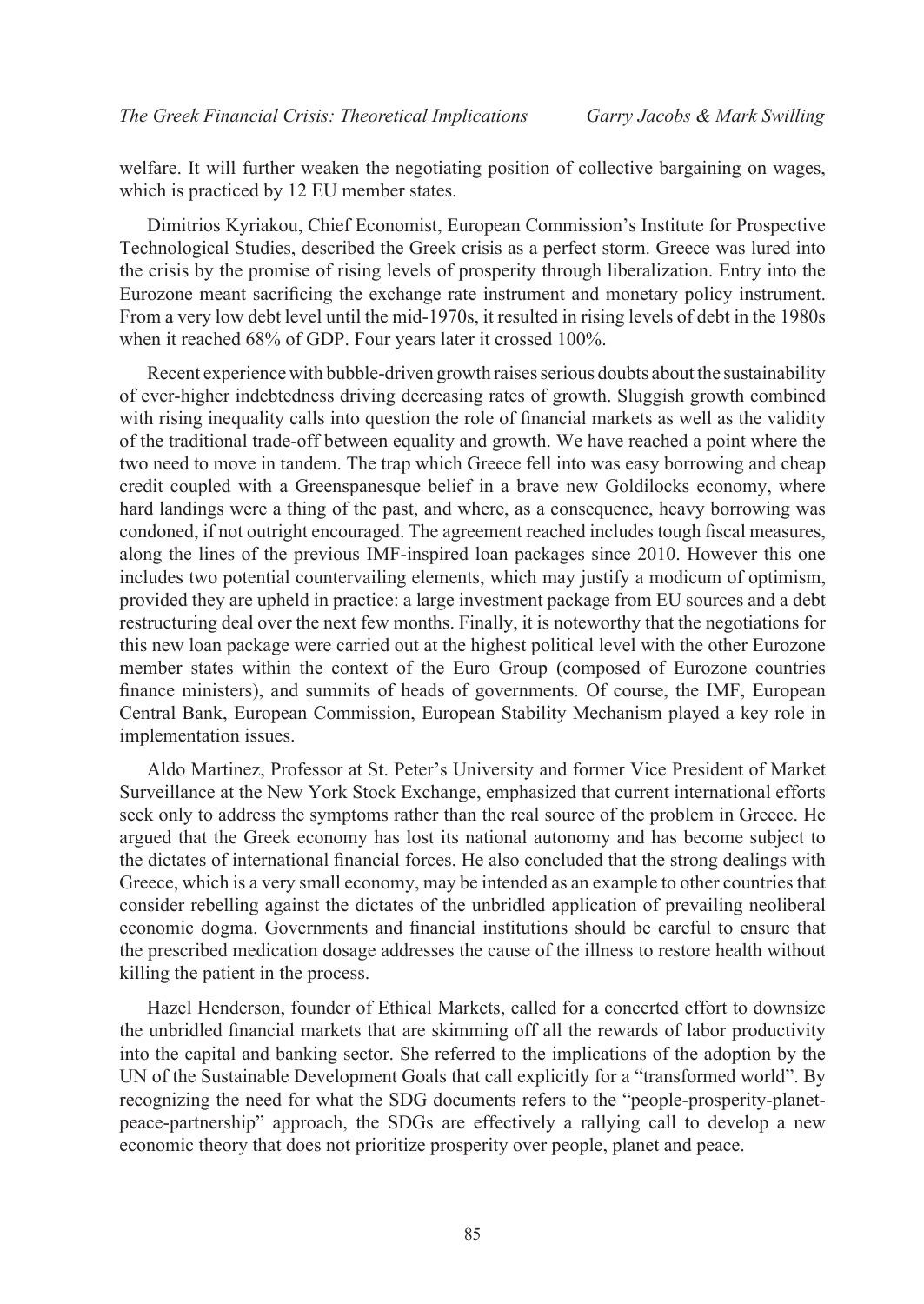As Robert Hoffman stressed, the Greek crisis represents an egregious failure of conventional economic theory and the prescriptions of austerity, deregulation, and the sell-off of stateowned assets. The sell-off of state-owned assets will lead to flows of income to oligarchs and international financial institutions to the detriment of the well-being of Greek citizens. As was the case with the crisis of 2007-08, macro-economic theory, with its focus on equilibrium and flows of purchasing power, was blind to financial bubbles associated with asset stocks and prices. Because of membership in the Eurozone and the policies of the European

*"The Greek crisis represents in a profound way the bankruptcy of a particular paradigm."*

Central Bank, the instrument of quantitative easing available to the US government (though misused in that case) was not available to the Greek government. The current crisis is the practical outcome of a bankrupt theory applied in a manner that is fatal to the patient. We need a new paradigmatic framework of thinking in transdisciplinary terms about the economy, which means treating people as an integral component of the earth system. The Greek crisis represents in a profound way the bankruptcy of a particular paradigm.

# **2. Theoretical Perspectives**

The webinar illustrated and reinforced several fundamental perspectives that have emerged from the work of the New Economic Theory Project thus far:

1. *Resurgence of Neo-liberalism following the End of the Cold War:* The present crisis in Greece and the global recessionary trends that have spread to China, Brazil and other nations cannot be viewed in isolation. They are only the most recent consequences of a fundamental shift in economic theory and policy that gained dominance following the end of the Cold War, but originating in the rise of the neo-conservative movement in the USA during 1970s inspired by the theories of Hayek and Friedman. The orthodoxy of extreme free-market liberalism prevalent in the 1920s and largely displaced by the rise of public intervention in the economy during and following the New Deal gained a new lease of life during the period of rapid globalization that followed the Fall of the Berlin Wall, the founding of the WTO and the global spread of the Internet. The dismantling of tariff barriers facilitated a tripling of world trade in current dollar terms from 1990 to 2008. During the same period daily financial transactions multiplied more than six-fold. In the absence of effective international regulation, a virtual Wild West of global finance emerged. Under the pressure of increasing international competition, financial institutions in the USA, Europe and elsewhere lobbied for the dismantling of domestic regulatory constraints which had effectively insulated commercial banks from the speculative financial markets for seven decades. Unconstrained global financial markets coupled with computerized trading led in turn to growing instability, precipitating the Argentine crisis of 1989, the structural collapse of most African economies during the 1990s, the East Asian financial crisis in 1998 and the much broader global crisis in 2008. Effectively addressing the problem at the national level necessitates urgent efforts to stringently regulate the rapid movement of short term, speculative investments at the international level.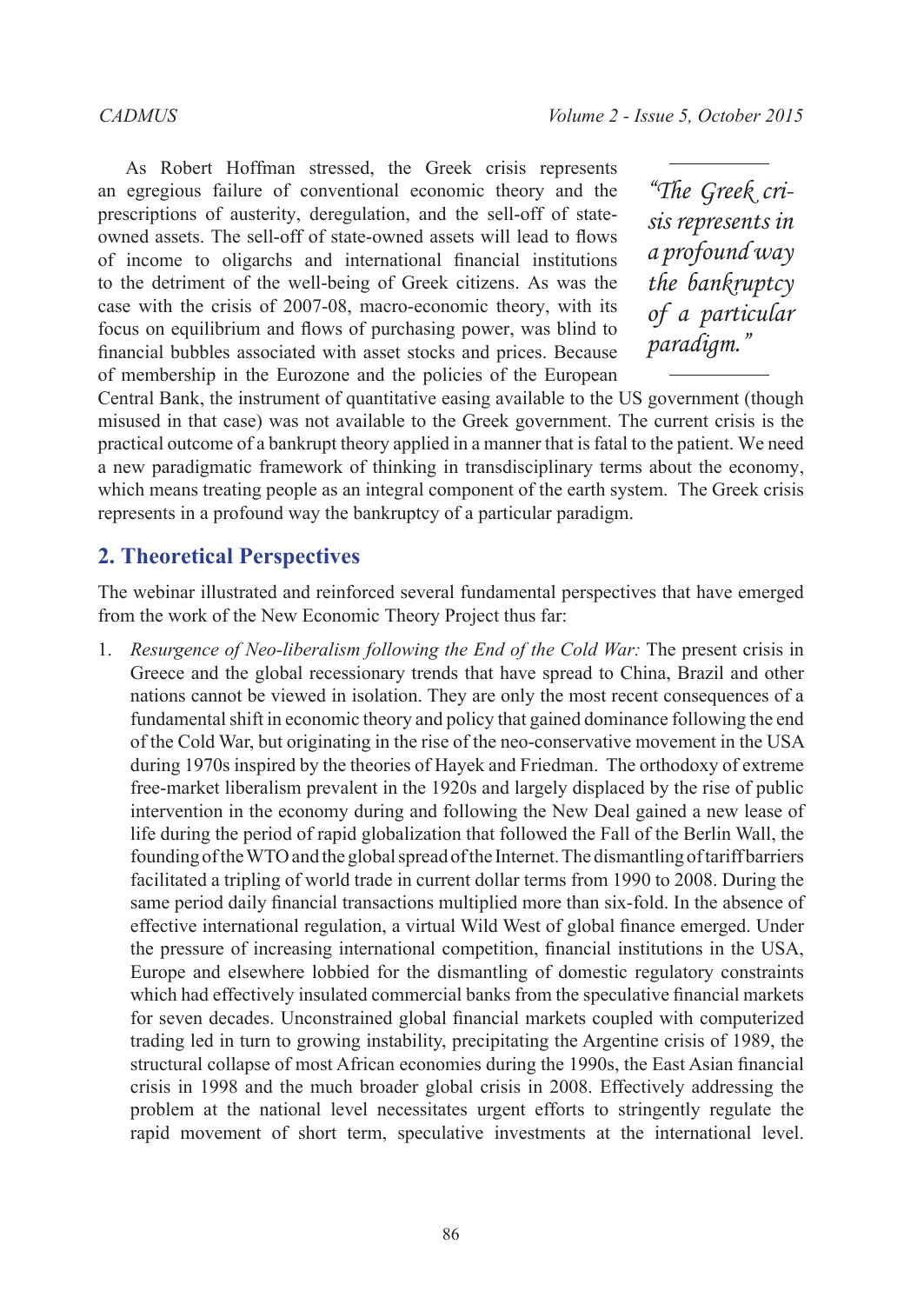*CADMUS Volume 2 - Issue 5, October 2015 The Greek Financial Crisis: Theoretical Implications Garry Jacobs & Mark Swilling*

2. *Divorce of Financial Markets from the Real Economy:* A recurring theme of the Academy's work resurfaced during the webinar. Financial markets, which originally evolved as a means to pool the resources needed for large industrial investments and commercial enterprises in previous centuries, have now become a world apart and are increasingly divorced from the real economy they are, in theory, intended to serve. Public policies designed to attract and retain high-frequency speculative funds have been a major source of instability, undermining the environment for medium and longer term investments in real productive assets and inflating nominal GDP, while contributing only nominally or negatively to human welfare. Financial markets

*"Society is the true source of wealth creation, not the liquid flows of finance that get reported via the news bulletins of the world."*

must be reoriented and incentivized to serve the real economy and society. Re-embedding the market within society is the single-most important policy measure needed to revive growth of employment, reduce inequality and promote ecologically sound investments.

- 3. *Austerity and Wealth Creation:* The Greek crisis is only the most recent in a long list of compelling instances that demonstrate the poverty of current theory and the destructive impact of austerity programs. The only difference in this case is that even many key players within the Eurozone, the IMF and leading economists internationally are predicting that the latest round of austerity measures will prove as flawed and ineffective as the earlier ones. And yet they have not come with an alternative, because this would mean breaking from their own conceptual assumptions about the nature of the economy. The source of the problem lies not merely in the policy itself, but more deeply in the theoretical framework on which it is based. Society is the true source of wealth creation, not the liquid flows of finance that get reported via the news bulletins of the world. Creative relationships and organized interactions between people for invention, production, distribution and consumption generate real wealth and enhance human welfare. Austerity programs have the opposite effect of squeezing and stifling productive initiatives and reducing the entire economy and society to equilibrium at a lower level. Economics has become divorced from the society. Economic theory is divorced from the wider theory of society of which it is a subset.
- 4. *Development, Self-reliance and Political Will:* The rapid expansion of the EU and Eurozone has revived the mentality of dependence generated in Europe by the Marshall Plan after World War II and throughout the developing world during the heydays of foreign aid dependent development strategies prevalent during the lost development decades of the 20th century. Development is a human process. Real development is self-development. Foreign lending and investment can play a positive role when they come in response to domestic aspirations and commitment, never when they try to act as a substitute. The promise of instantaneous benefit has been an irresistible lure for the recent expansion of the EU and one of the reasons for the Ukraine crisis. Pogatsa documents the original entry of Greece into the European Economic Community came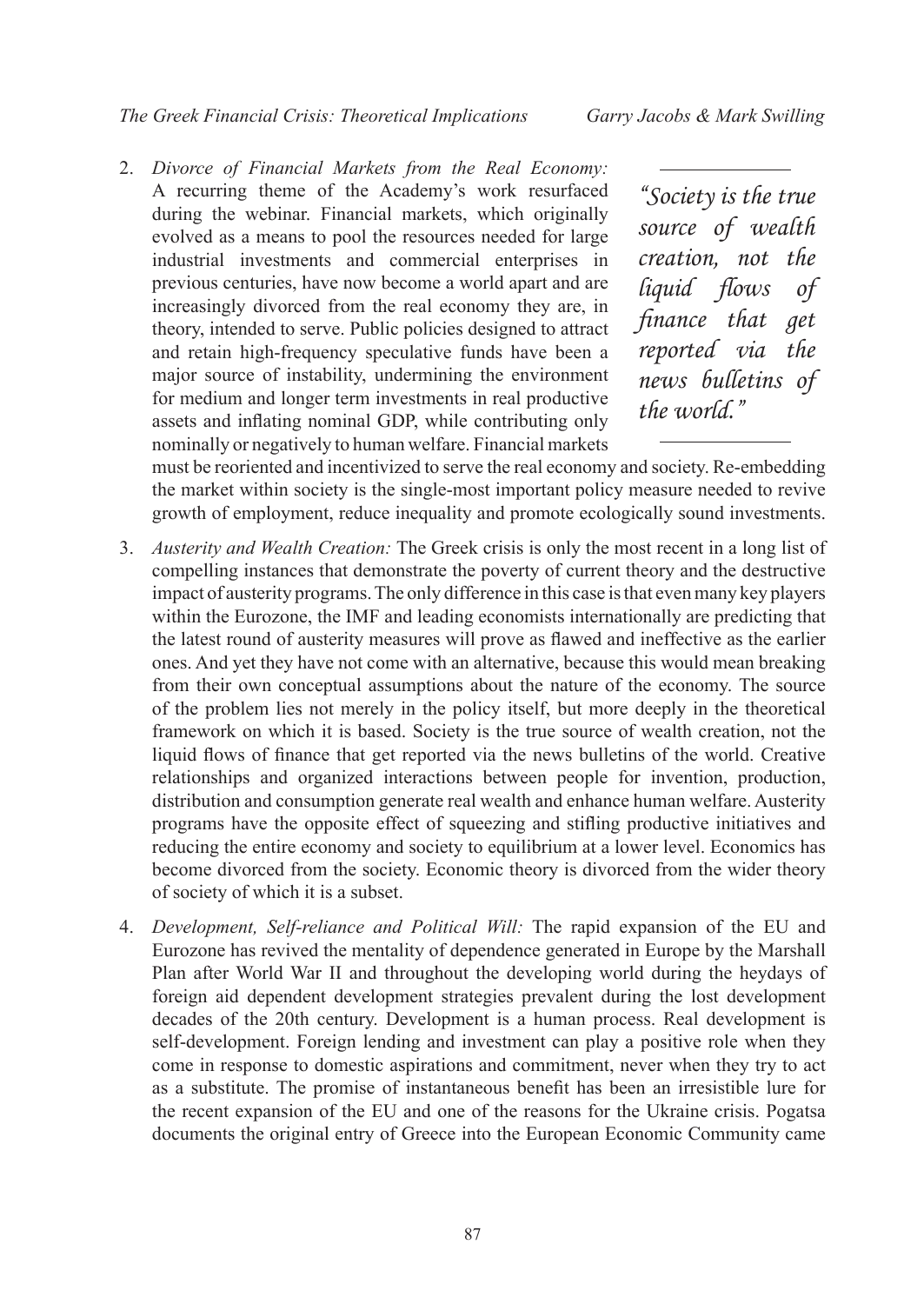at a time when it had the fastest growing economy in Europe. Kyriakou suggested that this was probably more strongly motivated by a desire for political integration than economic benefits. But the recent negotiations with the ECB were dominated by the aid mentality of both donors and recipient. The refusal of the government and people of Greece to go begging was an encouraging sign that Greece was recovering the sense of self-reliance and self-respect it demonstrated before joining the European Community. That and that alone can turn around the country. Anything less is doomed to failure.

The Eurozone prospered for a decade after its establishment by generating trust and confidence among smaller economies and facilitating more efficient large scale exchange and cooperation. It now suffers from the lack of political commitment to the welfare of its own members. The petty accusations and infighting have undermined precious social capital in the region. Restoring that trust, confidence and cooperative spirit should be the highest priority. The current crisis should be mobilized to develop the political will needed to assume responsibility for promoting the welfare of all members of the currency union, combined with a determination of each member country to exhaust the potentials for its own self-development. It is true that the Greek crisis can only be resolved by international cooperation. It is equally true that the starting point must be commitment to self-reliance at the national level. The two are complementary rather than contradictory elements of a solution.

- 5. *Economy, Governance and Society are inseparable:* Social aspiration and social capacity generate the potential for wealth creation and human welfare. Political institutions and political will generate the power for collective action. Economy provides the instrumentation to make them effective. It is time to restore the Political term to Political Economy and add the Social dimension without which neither the one nor the other can accomplish anything. A solution to the Greek crisis is plausible, possible and achievable. But it must begin with a change of thinking and a rejection of the outmoded ideas and policies which have failed in the past and offer no hope for the future.
- 6. *Towards greater resource efficiency and sustainability:* It is now widely recognized, as expressed now in the SDGs, that we live in a carbon- and resource-constrained world. This means that economic growth as we know it can no longer assume the unlimited availability of natural resources (especially metals, fossils), ecosystem services (such as soils, water, fisheries, bees/pollination) and carbon space. As the New Climate Economy Report of 2015 made clear, a fundamental structural transformation of the global economy is required. Even mainstream bodies like the OECD and World Economic Forum have echoed this view. What we mean by economic growth will need to be completely redefined. Austerity is regarded as a non-solution for Greece without a ready alternative because the pursuit of economic growth in an infinite world remains the yardstick for measuring progress. If GDP is replaced with a well-being indicator, the result will be policies that simultaneously protect the resources people depend on for their well-being and which prioritize human needs rather than speculative investments and shareholder profits. Resolving the Greek crisis by replacing austerity economics with another theory